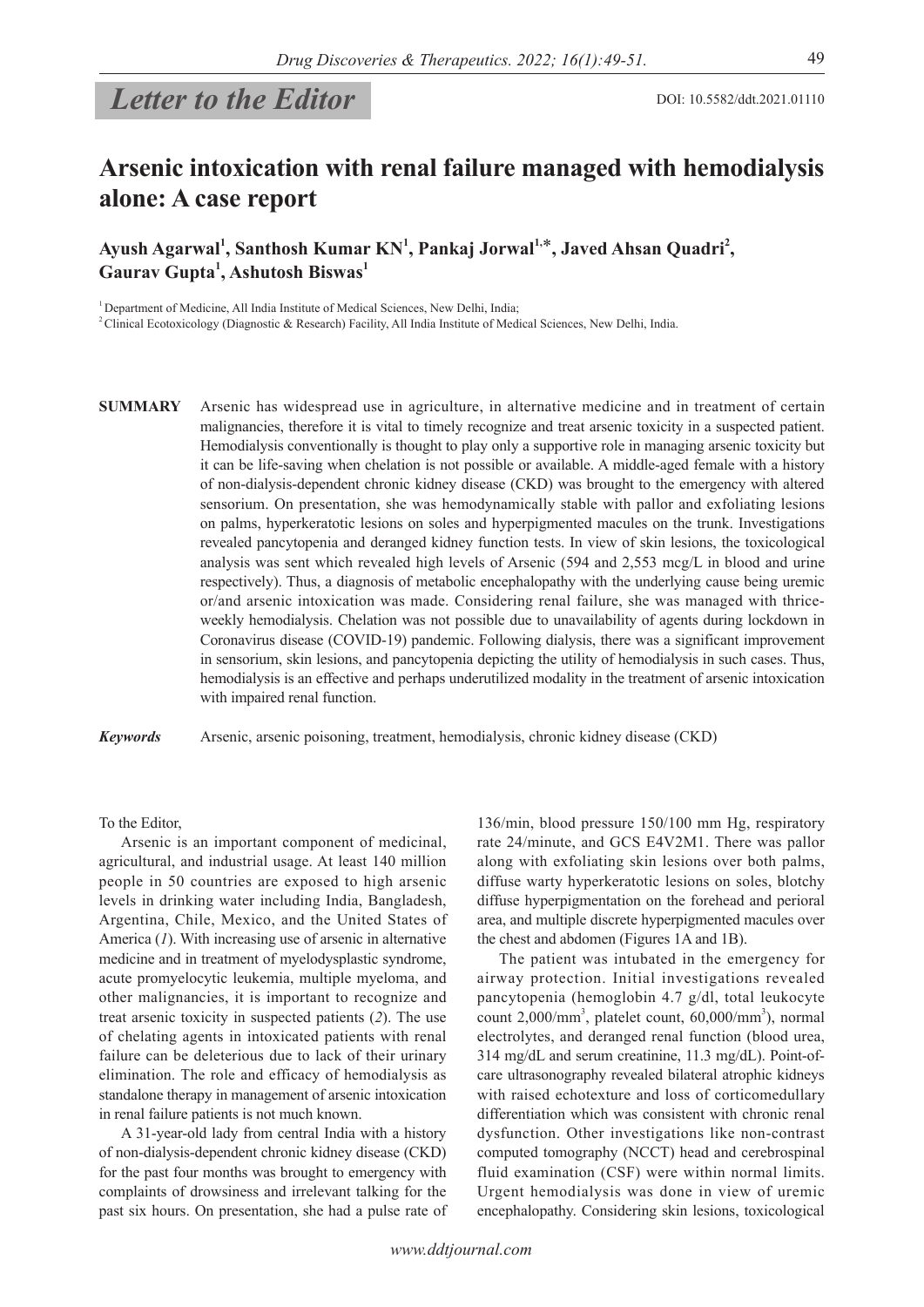

**Figure 1. Cutaneous lesions at presentation (A and B) and at follow up after 3 months (C and D). A**: Diffuse hyperkeratotic maculopapular lesions over soles; **B**: Multiple discrete hyperpigmented macules and papules in raindrop pattern and papulonodular lesions with atrophic center over the abdomen. **C**: Skin lesions over soles showing resolution at 3 months; **D**: Skin lesions over abdomen showing resolution at 3 months.



**Figure 2. Arsenic concentration in blood, urine and dialysate fluid effluent exhibiting a decreasing trend with regular sessions of hemodialysis.** 

| Table 1. Concentration of arsenic in blood, urine and dialysate fluid effluent |  |  |
|--------------------------------------------------------------------------------|--|--|
|                                                                                |  |  |

| Days after initiation<br>of first hemodialysis | Blood arsenic concentration<br>$\left[\text{in } \text{mcg/L}\right]$ | Urine arsenic concentration<br>$\left[\text{in } \text{mcg/L}\right]$ | Dialysate fluid effluent arsenic concentration<br>$\left[\text{in } \text{mcg/L}\right]$ |
|------------------------------------------------|-----------------------------------------------------------------------|-----------------------------------------------------------------------|------------------------------------------------------------------------------------------|
| Day 5                                          | 594 $\mu$ g/L                                                         | $2,553 \mu g/L$                                                       | $20 \mu g/L$                                                                             |
| Day 13                                         | $220.63 \mu g/L$                                                      | $585 \mu g/L$                                                         | $17.125 \mu g/L$                                                                         |
| Day 23                                         | $83.3 \mu g/L$                                                        | ÷.                                                                    | $16.26 \mu g/L$                                                                          |
| Day 25                                         | $56.7 \mu g/L$                                                        |                                                                       | $14.3 \mu g/L$                                                                           |

Reference range for arsenic is  $\leq 62 \text{~meg/L}$  in blood and  $\leq 35 \text{~meg/L}$  in urine.

analysis of blood and urine samples for heavy metals was sent which revealed blood arsenic concentration of 594 mcg/L [normal  $\leq 62$  mcg/L] and urine arsenic concentration of 2,553 mcg/L [normal < 35 mcg/L].

A detailed evaluation was done to find the source of arsenic intoxication: blood, urine, and hair samples of the family members were tested, groundwater sample from home was analyzed, and a detailed history was sought but no environmental/ occupational source of arsenic exposure could be identified. For managing arsenic intoxication, chelating agents were considered. Dimercaptosuccinic acid (DMSA) was relatively contraindicated owing to its unfavorable extracorporeal removal by hemodialysis while British Anti-Lewisite (BAL) had a risk of redistribution to the central nervous system thus exacerbating neurological dysfunction. Lockdown due to Coronavirus disease (COVID-19) pandemic created logistical issues in procuring dimercaptopropanesulfonic acid (DMPS). Consequently, regular hemodialysis was initiated thrice weekly with 4-hour sessions of middle flux hemodialysis (using ELISIO® dialyzer membrane on Fresenius 4008S Dialysis Machine). The patient's arsenic levels decreased progressively (Table 1 and Figure 2) while her sensorium, pancytopenia, and cutaneous lesions improved. She was

extubated and discharged on thrice-weekly hemodialysis. At follow-up after 3 months, her skin lesions and overall condition had improved considerably (Figures 1C and 1D).

Arsenic is a metalloid that binds to sulfhydryl groups and interferes with numerous enzyme systems involving cellular respiration, DNA synthesis, and repair. In acute poisoning, gastrointestinal complaints (like vomiting, abdominal pain, and diarrhea), renal injury, acute encephalopathy, and garlic odor in breath are observed. In chronic intoxication, peripheral neurologic and dermatological manifestations are prominent. Chronic arsenic exposure is also associated with the development and progression of chronic kidney disease and various malignancies including skin, lung, kidney, bladder, and prostate (*3-6*).

The characteristic dermatological manifestations like melanosis and hyperkeratosis can provide significant diagnostic clues towards arsenic intoxication. Arsenical hyperkeratosis appears predominantly on palms and soles and is the most sensitive marker for the detection of arsenicosis at an early stage (*7*). In this case, high arsenic levels, altered sensorium, and acute renal failure favored acute intoxication while the presence of dermatological manifestations suggested chronic exposure. An